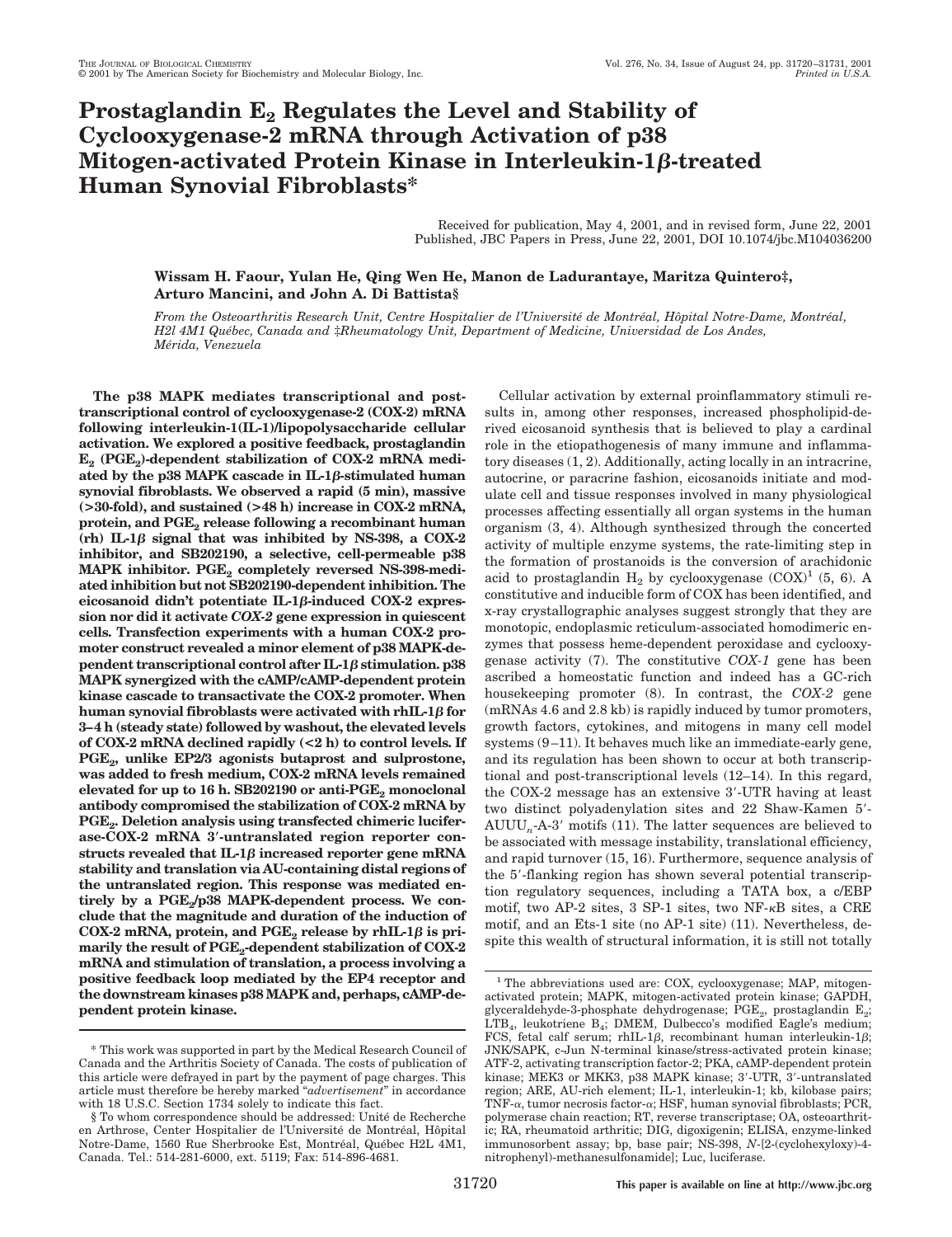clear how the *COX-2* gene is regulated transcriptionally by external stimuli particularly in terms of the relevant signaling pathways and the transcription factors acting on 5'-flanking sequences. Even less is known about post-transcriptional regulation, although it is apparently critical in determining the amplitude and duration of the inductive process.

Interleukin-1 (IL-1) occupies a prominent place in the hierarchy of proinflammatory cytokines associated with inflammatory, immune, and arthritic diseases. Indeed, there is now wide agreement, based on animal models and clinical studies, that the macrophage-derived cytokine plays a fundamental role in the development of osteoarthritis (reviewed in Ref. 17). Among the plethora of genes under IL-1 control, COX-2 is particularly sensitive and is induced rapidly. In many cell types (*e.g.* synovial fibroblasts  $(18)$  and endothelial cells  $(19)$ ), IL-1 $\beta$  induces *COX-2* gene expression by binding to a specific cell-surface receptor (IL-1RI) that has been shown to be the mammalian homolog of the *Drosophila* Toll protein (20). The binding event is followed by the activation of a signaling cascade involving the adapter protein MyD88 that recruits IL-1R-associated kinase and IL-1R-associated kinase 2 to the receptor complex. The latter Ser/Thr kinases interact with the adapter molecule TNF receptor-activated factor-6 that bridges them to the NF-  $\kappa$ B-inducing kinase that in turn activates I $\kappa$ B kinases  $\alpha$  and  $\beta$ (21–24). With the phosphorylation and degradation of  $I_{\kappa}B_{\alpha}$ ,  $NF-\kappa B$  is released to the nucleus and increases COX-2 promoter activity (25, 26), although this has not been conclusively shown in human synovial fibroblasts. In addition, c/EBP enhancer sequences are also believed to play a role and c/EBP $\beta$ / $\delta$ synergize transcriptionally with  $NF-<sub>k</sub>B$  for full activation of the human COX-2 promoter (26, 27).

The p38 MAPKs (four isoforms) are members of the MAPK family that are typically activated by environmental stresses and pro-inflammatory cytokines (28). The signal is initiated by membrane-proximal small GTPases of the Rho family, activation of an MAPKKK (*e.g.* MEKK1 and MLK), and phosphorylation and activation of an MAPKK (*e.g.* MKK3/6 or MEK3/6) that in turn phosphorylates and activates p38 kinase (29, 30). p38 kinase can phosphorylate trans-acting factors like ATF-2 and CREB-1 that render them transcriptionally competent (31, 32). An alternative but perhaps less well appreciated mechanism for the mediation of  $IL-1\beta$  signaling is in fact the modulation of p38 MAPK activity (33, 34). It was shown that p38 not only mediates a transcriptional response, presumably at the level of the COX-2 promoter, but also at the level of COX-2 mRNA stability (14, 35, 36). Indeed, the strength and duration of COX-2 expression was largely attributed to the posttranscriptional regulatory phase in which a short (123-nucleotide) fragment of the COX-2 3-UTR was necessary and sufficient for the regulation of mRNA stability by a p38/MAPKAPK-2/hsp 27 cascade (36). The latter nucleotide sequence interacted with a protein identified as an AU-rich element/poly(U)-binding factor I (36).

In the present study, we report that the magnitude and duration of the induction of COX-2 mRNA, COX-2 protein, and  $\mathrm{PGE}_2$  release by rhIL-1 $\beta$  is primarily the result of  $\mathrm{PGE}_2\text{-de-}$ pendent stabilization of COX-2 mRNA in primary cultures of human synovial fibroblasts. In addition,  $PGE_2$  mitigates COX-2 mRNA decay and inhibition of COX-2 protein translation normally mediated by the 3-UTR region of COX-2 mRNA. Finally, we provide evidence that the stabilization process involves a positive feedback loop and is mediated by  $PGE_2$ dependent up-regulation of the p38 MAPK cascade via the prostaglandin EP4 receptor.

#### EXPERIMENTAL PROCEDURES

*Chemicals—N*-[2-(Cyclohexyloxy)-4-nitrophenyl)-methanesulfonamide] (NS-398), nimesulide, *N*-[4-nitro-2-phenoxyphenyl)-methanesulfonamide], indomethacin 1-(4-chlorobenzoyl)-5-methoxy-2-methyl-1*H*indole-3-acetic acid, prostaglandin  $\mathbf{E}_2$ , 15-deoxy- $\Delta^{12,14}$ -prostaglandin  $J_2$ , prostaglandin  $D_2$ , leukotriene  $B_4$ , butaprost, and the anti-PGE<sub>2</sub> monoclonal anti-body were purchased from Cayman Chemical (Ann Arbor, MI). Crystalline dexamethasone (9-fluoro-11 $\beta$ ,17,21-trihydroxy-16-methylpregna-1,4-diene-3,20-dione), sodium fluoride, okadaic acid, leupeptin, aprotinin, pepstatin, pyrrolidinedithiocarbamate, phenylmethylsulfonyl fluoride, actinomycin D, dithiothreitol, and bovine serum albumin were products of Sigma. Verapamil, nifedipine, PD98059, SB202190, KT-5720, and rolipram were purchased from Calbiochem, and Bay 11-7082 was from Biomol (Plymouth Meeting, PA). SDS, acrylamide, bisacrylamide, ammonium persulfate, and Bio-Rad protein reagent originated from Bio-Rad. Tris base, EDTA, MgCl<sub>2</sub>, CaCl<sub>2</sub>, chloroform, dimethyl sulfoxide ( $Me<sub>2</sub>SO$ ), anhydrous ethanol (95%), methanol (99%), formaldehyde, and formamide were obtained from Fisher. Human recombinant IL-1 $\beta$  (rhIL-1 $\beta$ ) and recombinant human tumor necrosis factor- $\alpha$  (TNF- $\alpha$ ) were purchased from Genzyme Corp. (Cambridge, MA). Dulbecco's modified Eagle's medium (DMEM), phosphatefree and phenol-red free DMEM, Trizol reagent, heat-inactivated fetal bovine serum, and an antibiotic mixture (10,000 units of penicillin (base),  $10,000 \mu g$  of streptomycin (base)) were products of Life Technologies, Inc.

*Specimen Selection and Synovial Fibroblast Cultures—*Synovial lining cells (human synovial fibroblasts, HSF) were isolated from synovial membranes (synovia) obtained at necropsy from donors with no history of arthritic disease (mean age  $30 \pm 27$ ). Additional experiments were conducted with synovia from osteoarthritic (OA) and rheumatoid arthritic (RA) patients undergoing arthroplasty who were diagnosed based on the criteria developed by the American College of Rheumatology Diagnostic Subcommittee for OA/RA (mean age  $67 \pm 19$ ). Human synovial fibroblasts were released by sequential enzymatic digestion with 1 mg/ml Pronase (Roche Molecular Biochemicals) for 1 h, followed by 6 h with 2 mg/ml collagenase (type IA, Sigma) at 37 °C in DMEM supplemented with 10% heat-inactivated FCS, 100 units/ml penicillin, and 100  $\mu$ g/ml streptomycin (37, 38). Released HSF were incubated for 1 h at 37 °C in tissue culture flasks (Primaria 3824, Falcon, Lincoln Park, NJ) allowing the adherence of nonfibroblastic cells possibly present in the synovial preparation, particularly from OA and RA synovia. In addition, flow cytometric analysis (Epic II, Coulter, Miami, FL), using the anti-CD14 (fluorescein isothiocyanate) antibody, was conducted to confirm that no monocytes/macrophages were present in the synoviocyte preparation (38, 39). The cells were seeded in tissue culture flasks and cultured until confluence in DMEM supplemented with 10% FCS and antibiotics at 37 °C in a humidified atmosphere of 5%  $CO<sub>2</sub>$ , 95% air. The cells were incubated in fresh medium containing 0.5–1% fetal bovine serum for 24 h before the experiments, and only second or third passaged HSF were used.

*Preparation of Cell Extracts and Western Blotting*-50-100 µg of cellular extract (in RIPA buffer; 50 mM Tris-HCl, pH 7.4, 150 mM NaCl, 2 mM EDTA, 1 mM phenylmethylsulfonyl fluoride, 10  $\mu$ g/ml each of aprotinin, leupeptin, and pepstatin, 1% Nonidet P-40, 1 mm sodium orthovanadate, and 1 mM NaF) from control and treated HSF were subjected to SDS-polyacrylamide gel electrophoresis through 10% gels (final concentration of acrylamide), under reducing conditions, and transferred onto nitrocellulose membranes (Amersham Pharmacia Biotech). Following blocking with 5% BLOTTO for 2 h at room temperature and washing, the membranes were incubated overnight at 4 °C with polyclonal anti-human COX-2 (Cayman Chemical Co., Ann Arbor, MI, 1:7500 dilution) in TTBS containing 0.25% BLOTTO. The second anti-rabbit antibody-horseradish peroxidase conjugate (1:4000 dilution) was subsequently incubated with membranes for 1 h at room temperature, washed extensively for 30–40 min with TTBS, and a final rinse with TBS at room temperature. Following incubation with an ECL chemiluminescence reagent (Amersham Pharmacia Biotech), membranes were prepared for autoradiography, exposed to Kodak X-Omat film, and subjected to digital imaging system (Alpha G-Imager 2000; Canberra Packard Canada, Mississauga, Ontario, Canada) for semi-quantitative measurements. In addition to the anti-COX-2 antiserum, the following polyclonal antibodies were used: total and anti-phospho-p38 MAP kinase (Thr-180/Tyr-182), antiphospho-ATF-2 (Thr-69/Thr-71), anti-phospho-c-Jun (Ser-63), and anti-phospho-JNK/SAPK (Thr-183/Tyr-85).

*Northern Blot Analysis of mRNA—*Total cellular RNA was isolated  $(1 \times 10^6 \text{ cells} = 10-20 \mu \text{g of RNA})$  using the Trizol (Life Technologies,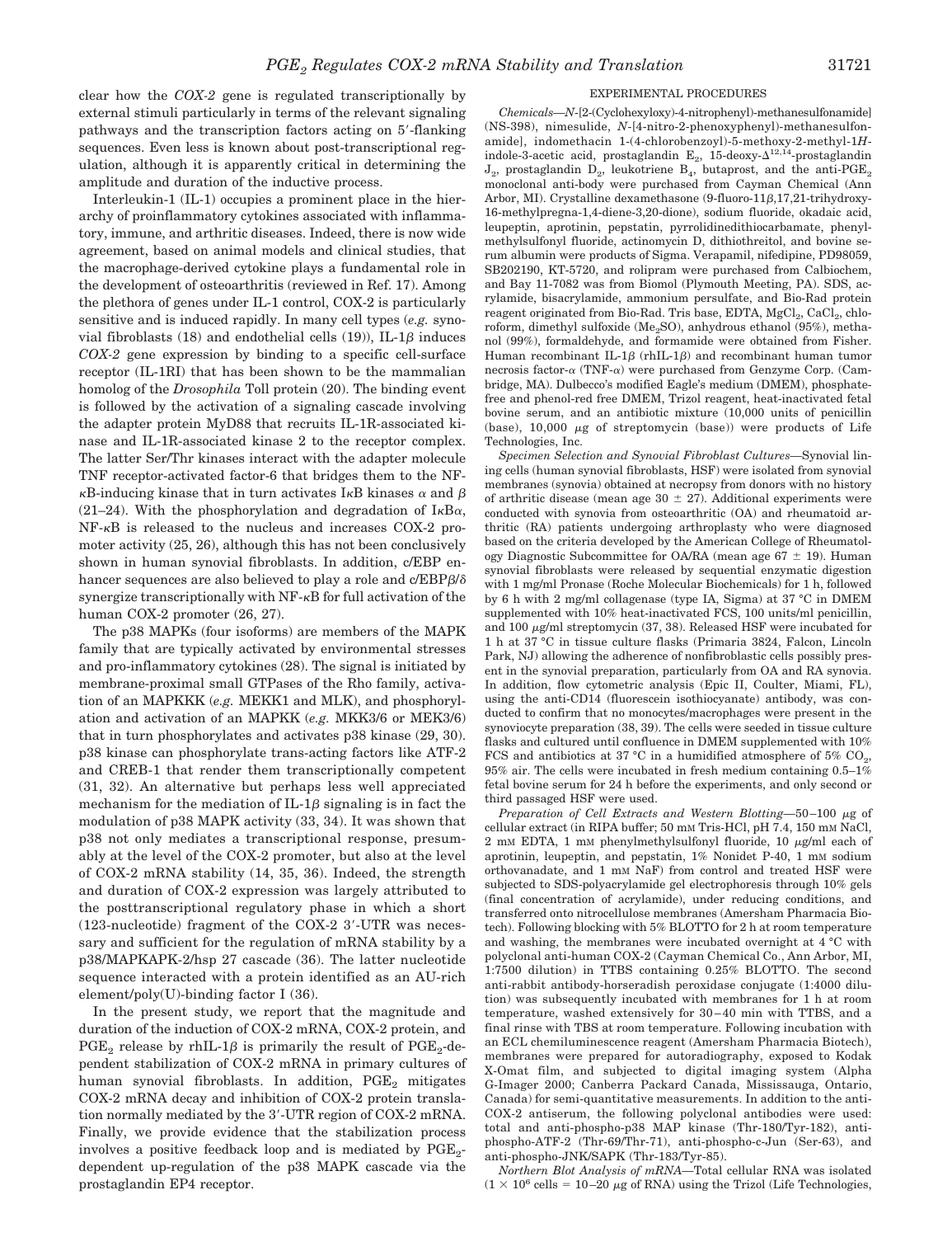Inc.) reagent. Generally, 5  $\mu$ g of total RNA were resolved on 1.2% agarose-formaldehyde gel and transferred electrophoretically (30 V overnight at 4 °C) to Hybond-N<sup>®</sup> nylon membranes (Amersham Pharmacia Biotech) in  $0.5 \times$  Tris/acetate/EDTA (TAE) buffer, pH 7. After prehybridization for 24 h, hybridizations were carried out at 50 °C for 24–36 h, followed by high stringency washing at 68 °C in  $0.1 \times$  SSC, 0.1% SDS. The following probes, labeled with digoxigenin (DIG)-dUTP by random priming, were used for hybridization. Human COX-2 cDNA (1.8 kb, Cayman Chemical Co.) was cloned into the *Eco*RV site of pcDNA 1 (Invitrogen, Carlsbad, CA) and released by *Pst*I and *Xho*I digestion; a 780-bp *Pst*I/*Xba*I fragment was obtained from GAPDH cDNA (1.2 kb; American Type Culture Collection, Manassas, VA). This latter probe served as a control of RNA loading as GAPDH is constitutively expressed. All blots were subjected to a digital imaging system (Alpha G-Imager 2000; Canberra Packard Canada, Mississauga, Ontario, Canada) for semi-quantitative measurements, and changes in COX-2 expression were always considered as a ratio, COX-2/GAPDH mRNA.

*Transfection Experiments—*Transient transfection experiments were conducted in 4-, 6-, or 12-well cluster plates with HSF as described previously  $(37)$ . Transfections were conducted using the FuGene  $6^{\circledR}$ (Roche Molecular Biochemicals) or LipofectAMINE 2000<sup>®</sup> reagents (Life Technologies, Inc.) method for 6 h according to the manufacturer's protocol with cells at around 40–50% confluence. HSF were re-exposed to a culture medium  $+1\%$  FCS for 2 h prior to the addition of the biological effectors. Transfection efficiencies were controlled by cotransfection with 0.5  $\mu$ g of pCMV- $\beta$ -gal, a  $\beta$ -galactosidase reporter vector under the control of cytomegalovirus promoter. The COX-2 promoter  $(-2390 \text{ to } + 34)$ -LUC plasmid was kindly provided by Dr. Stephen Prescott, University of Utah (40), as were the chimeric luciferase reporter plasmids fused with the entire human COX-2 mRNA 3-UTR (1451 bp), AU-rich elements (429 bp of which the first 116 bp contain an AU cluster) or a construct completely devoid of the COX-2 3-UTR but containing the SV40 poly(A) signal (41). The plasmids are designated LUC-3'-UTR, LUC-+ARE, LUC-∆3'-UTR. The p38 MAPK kinase (MEK3/MKK3) and  $\mathrm{pFCPKA}_{\mathrm{cat}}$  expression vectors was purchased from Stratagene (La Jolla, CA). Luciferase values, expressed as relative light units, were normalized to 1 OD unit of  $\beta$ -galactosidase activity and protein content per sample for all experiments.

*RT-PCR for Luciferase and GAPDH—*The oligonucleotide primers for the polymerase chain reactions (PCR) were prepared with the aid of a DNA synthesizer (Cyclone model, Biosearch Inc., Montreal, Quebec, Canada) and used at a final concentration of 200 nmol/liter. The sequences for the luciferase primers are as follows: 5-ACGGATTAC-CAGGGATTTCAGTC-3 and 5-AGGCTCCTCAGAAACAGCTCTTC-3 (antisense) for the luciferase fragment of 367 bp (41). The sequences for the GAPDH (which served as a standard of quantitation) primers are 5-CAGAACATCATCCCTGCCTCT-3, which corresponds to position 604–624 bp of the published sequence, and 5-GCTTGACAAAGTG-GTCGTTGAG-3, from position 901–922 bp, for an amplified product of 318 bp (37). Two  $\mu$ g of total RNA, extracted with the Trizol reagent, was reverse-transcribed and then subjected to PCR as described previously (37). RT and PCR assays were carried out with the enzymes and reagents of the GeneAmP RNA PCR kit manufactured by PerkinElmer Life Sciences. Both the RT and PCRs were done in a Gene ATAQ Controller (Amersham Pharmacia Biotech).

The amplification process was conducted over 10–30 cycles in order to define the linear range of product amplification; the first cycle consisted of a denaturation step at 95 °C for 1 min, followed by annealing and elongation at 60 °C for 30 s and 72 °C for 1.5 min, respectively. All subsequent cycles were executed under the same conditions, with the exception of the last cycle, where the elongation step was extended to 7 min. We found a linear range (log luciferase/GAPDH *versus* log cycle number) between 10–17; as such we chose 11–13 cycles depending on the type of experiment.

The PCR products were analyzed and verified by electrophoresis on 1.15% agarose gels in a Tris borate/EDTA buffer system as described previously (37). All gel photos were subjected to a digital imaging system (see above) for semi-quantitative measurements, and results were expressed as a ratio of luciferase/GAPDH PCR fragments.

*Extraction of Nuclear Proteins and Electrophoretic Mobility Shift Assay Experiments*—Confluent HSF in 4-well cluster plates  $(3-5 \times 10^6$ cells/well) from control and treated cells were carefully scraped into 1.5 ml of ice-cold phosphate-buffered saline and pelleted by brief centrifugation. Nuclear extracts were prepared as described previously (37).

Double-stranded oligonucleotides containing consensus and mutant sequences were from Geneka Biotechnology Inc. (Montreal, Quebec, Canada) and were end-labeled with  $[\gamma^{-32}P]ATP$  using T4 polynucleotide

kinase (Promega, Madison, WI). The sense sequences of the oligos tested are as follows: NF-KB p50, 5'-GCC ATG GGG GGA TCC CCG AAG TCC-3; NF-B p50 mut, 5-GCC ATG GG**C C**GA TCC CCG AAG TCC-3; ATF-2, 5-GAT TCA ATG ACA TCA CGG CTG TG-3; ATF-2 mut, 5-GAT TAC A**GA** ACA T**AG** CGG CTG TG-3. Binding buffer consisted of 10 mM Tris-HCl, pH 7.5, 50 mM NaCl, 0.5 mM dithiothreitol, 0.5 mM EDTA, 1 mM  $MgCl<sub>2</sub>$ , 4% glycerol, and 2.5  $\mu$ g of poly(dI-dC). Binding reactions were conducted with 15  $\mu$ g of nuclear extract and 100,000 cpm of 32P-labeled oligonucleotide probe at 22 °C for 20 min in a final volume of 10  $\mu$ l. Binding complexes were resolved by nondenaturing polyacrylamide gel electrophoresis through 6% gels in a Tris borate buffer system, after which the gels were fixed, dried, and prepared for autoradiography.

*Eicosanoid Enzyme-linked Immunosorbent Assay (ELISA)—*Measurements of the principal eicosanoids produced by HSF were performed by ELISA kits according to the manufacturer's instructions (R & D Systems, Minneapolis, MN). Detection limits for  $PGE_2$ ,  $LTB_4$ , and  $PGD<sub>2</sub>$  were 39, 3.9, and 7.8 pg/ml, respectively.

### RESULTS

 $Kinetic$  Paradigm of rhIL-1 $\beta$  Induction of COX-2 Gene in *HSF*—Studies in our laboratory (39) indicate that the  $EC_{50}$  for  $rh$ IL-1 $\beta$ -dependent *COX-2* gene induction in our cell culture system is 5.7 pmol/liter or 100 pg/ml. As such, this concentration was chosen for all subsequent experimentation. Time course studies revealed that increases in COX-2 mRNA expression were detectable within 5 min (1.4-fold), reached greater than 10-fold after 1 h, attained steady state at 3–4 h, and thereafter declined very gradually for the next 44 h as shown in Fig. 1, *A* and *B*. The COX-2 protein was perceptible within 1 h following stimulation with rhIL-1 $\beta$  and thereafter followed a pattern of biosynthesis closely resembling COX-2 mRNA expression (Fig. 1*C*). The rhIL-1 $\beta$ -stimulated PGE<sub>2</sub> release profile is also illustrated in Fig. 1D (mean,  $n = 4$ ). The eicosanoid levels reached 21 ng per  $10^6$  cells after 1 h and 130 ng by 4 h, and by 24 h we detected more than  $6000$  ng per  $10^6$  cells. Other arachidonic acid metabolites elaborated by HSF, such as  $PGD_2$ and LTB4, were also released in higher concentrations after IL-1 $\beta$ -stimulation; however, in both cases, the amounts detected approximated 200 pg/ml per  $10^6$  cells (data not shown).

*Suppression of rhIL-*-*-induced COX-2 Gene Expression by COX Inhibitors, Role of PGE2—*We reported (39) that the COX-2 preferential inhibitor NS-398 and its structural analog nimesulide inhibit rhIL-1 $\beta$ -induced COX-2 mRNA expression (maximum ~80%), COX-2 protein synthesis (maximum ~80%), and PGE<sub>2</sub> release (maximum  $\sim 95\%$ ) in a dose-dependent manner. The concentrations used represent sub- and therapeutic concentrations. In the present study, when PGE<sub>2</sub> was added to the incubation medium in increasing concentrations along with NS-398 and rhIL-1 $\beta$ , the inhibitory effect of NS-398 on COX-2 mRNA and protein synthesis was completely reversed (Fig. 2, *A* and *B*); PGE<sub>2</sub> didn't potentiate the inductive effect of rhIL-1 $\beta$ (Fig. 2*A*).

It is widely acknowledged that IL-1 $\beta$  and tumor necrosis factor- $\alpha$  (TNF- $\alpha$ ) have overlapping proinflammatory effects, activate common signaling cascades, and induce similar target genes (reviewed in Ref. 42). As such we wondered whether TNF- $\alpha$  would also require PGE<sub>2</sub> to mediate the induction of COX-2. Previously, we showed that TNF- $\alpha$ , at physiologically relevant levels (*e.g.* 1–10 ng/ml or 60–60 pmol/liter), induces  $COX-2$  mRNA expression,  $COX-2$  protein synthesis, and  $PGE<sub>2</sub>$ release in HSF (43); here we demonstrate that the induction was not abrogated with the addition of NS-398, and in fact the inductive effect was potentiated with the addition of increasing concentrations of  $PGE_2$  (Fig. 2*C*). In carefully controlled comparisons of IL-1 $\beta$  versus TNF- $\alpha$  stimulation of COX-2 expression and  $PGE<sub>2</sub>$  release in our cell culture system, we observed that IL-1 $\beta$  is at least 15-fold more potent in terms of COX-2 mRNA expression (ratio 19 to 1 COX-2 mRNA normalized to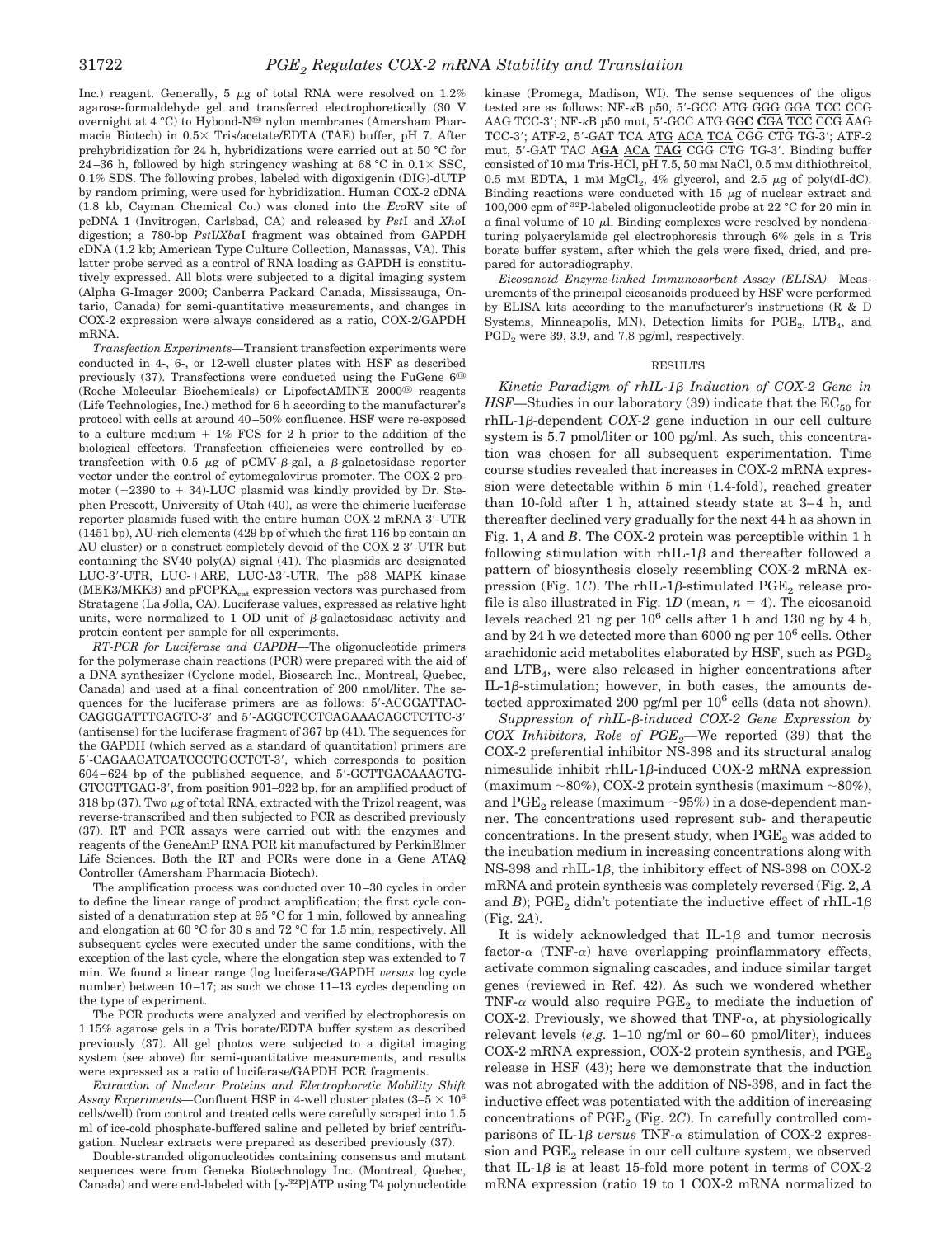A

 $\bf{B}$ 

C

D



Time h

**ulation of COX-2 mRNA (***A* **and** *B***), COX-2 protein (***C***), and PGE<sub>2</sub> release (***D***).** Cultured confluent human synovial fibroblasts (HSF,  $1.2 \times 10^6$  cells in 6-well cluster plates) were preincubated for 24 h in DMEM supplemented with 1% FCS plus antibiotics at 37 °C in order to ensure synchrony and quiescence. Cells were then treated for varying times (0–48 h) with 5.7 pmol/liter (100 pg/ml) of rhIL- $1\beta$ . Monolayers were extracted for protein or RNA; 50  $\mu$ g of protein were analyzed for COX-2 protein by Western blotting using a specific polyclonal anti-COX-2 antiserum, whereas  $5 \mu g$  of total RNA were analyzed for COX-2 mRNA by Northern hybridization using a specific DIG-labeled cDNA probe as described under "Experimental Procedures." Conditioned medium was collected and analyzed by ELISA for PGE. Results are expressed as the mean of 4 separate experiments performed in duplicate. Interassay coefficient of variation never exceeded 13% when expressed as ng/106 cells.

FIG. 1. Time course of  $rhIL-1\beta$  stim-

GAPDH,  $n = 3$ ) and more than 40 times more active with respect to  $PGE_2$  release (6.5  $\mu$ g of  $PGE_2/10^6$  cells/24 h *versus* 0.159  $\mu$ g of PGE<sub>2</sub>/10<sup>6</sup> cells/24 h,  $n = 3$ ).

Interestingly, the inflammatory 5-lipoxygenase product  $\text{LTB}_4$  could also reverse NS-398-dependent inhibition of IL-1 $\beta$ induced COX-2 mRNA expression and protein synthesis, whereas a putative anti-inflammatory prostanoid and PPAR agonist 15-deoxy- $\Delta^{12,14}$ -prostaglandin  $J_2$ , had no effect (Fig. 3). All three arachidonic acid metabolites had absolutely no effect on the *COX-2* gene in quiescent, unstimulated cells. The nonselective COX-2 inhibitor indomethacin  $(0.5-5 \mu g/ml)$  also inhibited rhIL-1 $\beta$ -induced COX-2 mRNA expression (maximum  $\sim$ 80%) and COX-2 protein synthesis (maximum  $\sim$ 80%) but in an inverse, dose-dependent manner (Fig. 3). As expected,  $PGE_2$ release was blocked by at least  $95\%$  at 5  $\mu$ g/ml (data not shown).

*p38 MAP Kinase Activity and PGE2-dependent Regulation of* COX-2 Gene Expression in IL-1β-treated Cells—Previous studies in our laboratory demonstrate that calcium channel blockers (*e.g.* verapamil and nifedipine) and reactive oxygen species scavengers (*e.g.* pyrrolidinedithiocarbamate, *N*-acetyl-L-cysteine, and L-N<sup>6</sup>-(1-iminoethyl)lysine) exert either no effect or very modest inhibition on rhIL-1 $\beta$ -stimulated COX-2 mRNA and protein synthesis (39). In this study, SB202190 (SAPK/  $p38\alpha$  inhibitor) suppressed rhIL-1 $\beta$ -induced COX-2 mRNA and protein synthesis by  $\sim 80\%$  (78  $\pm$  9%, mean  $\pm$  S.D., *n* = 7) (Fig. 4, A and  $B$ ); PGE<sub>2</sub> release was suppressed by greater than  $95\%$ (data not shown). The MEK1/2 inhibitor PD98059, and the  $I<sub>K</sub>B$ kinase inhibitor, Bay-11-7802 were without significant effect, whereas the PKA inhibitor KT-5720 had modest but consistent inhibitory activity. In order to determine whether the suppressive effect of  $SB202190$  was also dependent on  $PGE_2$  release (as in Fig. 2,  $A$  and  $B$ ), we co-incubated  $10-1000$  nmol/liter of PGE<sub>2</sub> with SB202190 and rhIL-1 $\beta$  and found that the eicosanoid restored about  $20-25\%$  ( $23.08 \pm 2.92\%$ , mean  $\pm$  S.D.,  $n = 7$ ) of the levels observed with rhIL-1 $\beta$  alone (Fig. 4*C*). As such, these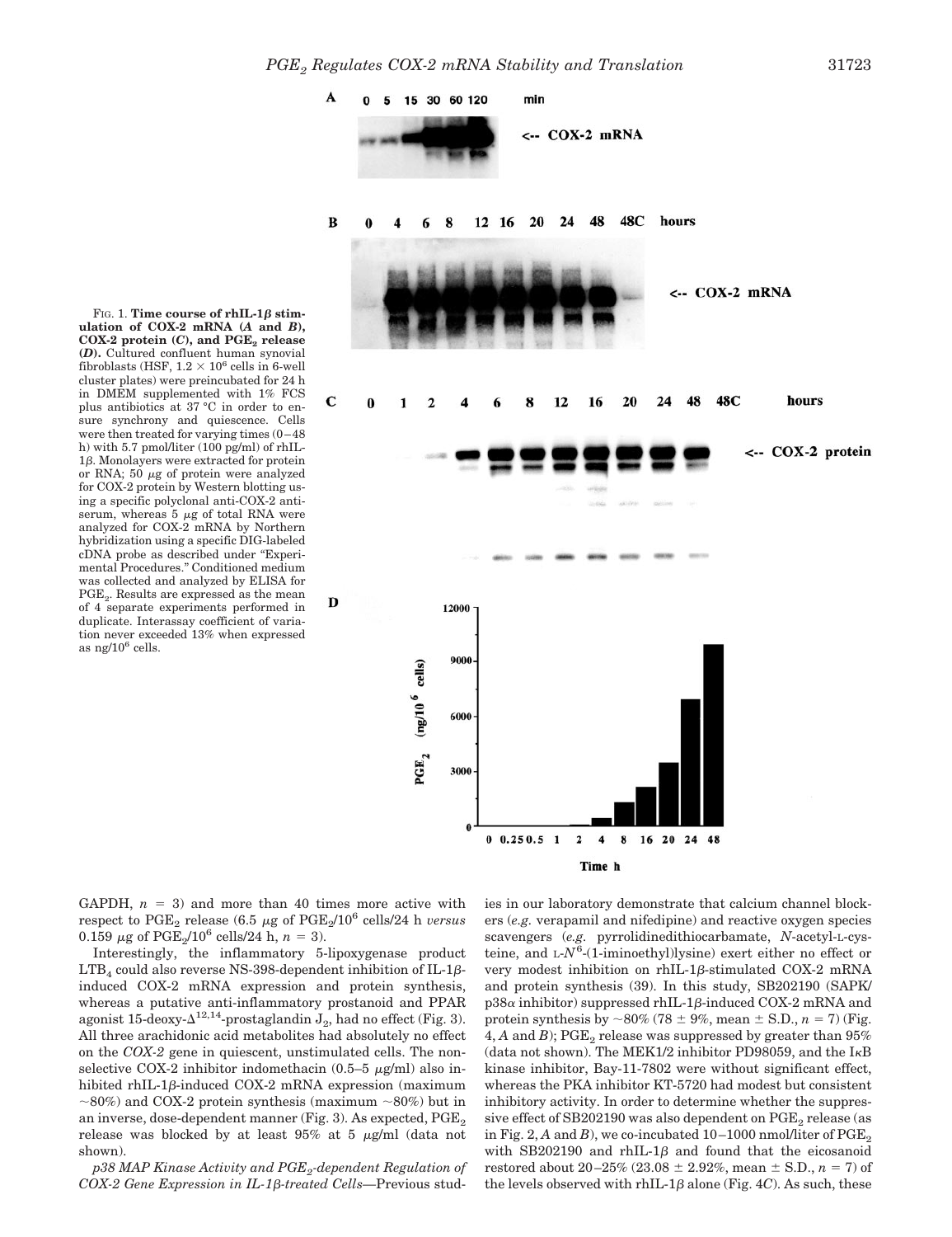C



NS-398 (100 nmsl/L)

 $-7$  $PGE_2$  (-log M)







FIG. 2.  $rhIL-1\beta$  stimulation of COX-2 mRNA (*A*) and COX-2 **protein (***B*) is  $PGE_2$ -dependent. TNF- $\alpha$  stimulation of COX-2 mRNA is  $PGE_2$ -independent  $(C)$ . Quiescent HSF were treated with 100 pg/ml  $(5.7 \text{ pmol/liter})$  of rhIL-1 $\beta$  (A and B) or 10 ng/ml of TNF- $\alpha$  (C) for 16 h with or without NS-398 (100 nmol/liter) in the absence or presence of increasing concentrations of PGE<sub>2</sub> (10 pmol/liter to 1  $\mu$ mol/liter, *-log*  $M$ ,  $-11$  to  $-6$ , as per figure). Monolayers were extracted for protein or RNA and prepared for Western and Northern blotting as described under "Experimental Procedures." Blots are representative of three separate experiments that gave essentially identical results.

results suggested that part of PGE<sub>2</sub>-dependent effect (compare Fig. 2, *A* and *B* with Fig. 4, *A–C*) was not affected by the presence of SB202190 (*i.e.* not p38 MAP kinase-dependent). As such we investigated the cAMP/PKA signaling cascade, which is also potently stimulated by  $PGE<sub>2</sub>$  via the prostaglandin EP4 receptor in our cell cultures (44, 45). We co-incubated the cAMP mimetics rolipram, a cAMP-dependent phosphodiesterase type IV inhibitor, and forskolin, an activator of adenylate cyclase, with SB202190 in order to examine the role of the cAMP signaling cascade of COX-2 mRNA stability. The levels of COX-2 mRNA were reactive to elevations in cellular cAMP and were restored to about  $15\%$  ( $15.05 \pm 1.83\%$ , mean  $\pm$  S.D.,  $n =$  $7$ ) of the rhIL-1 $\beta$ -induced levels in the face of p38 MAP kinase blockade (Fig. 4*D*).

The activation by pro-inflammatory cytokines of the p38 kinase cascade is well described, although the role of prostanoids in this regard is not clear (reviewed in Ref. 28). In HSF, the stimulation of p38 kinase phosphorylation by  $rhIL-1\beta$  was

 $\text{rhIL-1}\beta$  (*lane 2*) for 16 h with NS-398 (100 nmol/liter) (*lanes 3–6*) in the presence of  $\mathrm{PGE}_2$  ( $E_2$ , 100 nmol/liter), 15-deoxy- $\Delta^{12,14}$ -prostaglandin  $\mathrm{J}_2$  $(J_2, 100 \text{ nmol/liter})$ , or leukotriene  $B_4$  ( $B_4$ , 100 nmol/liter) (*lanes*  $4-6$ ). In *lanes 7–9*, cells were treated with  $PGE_2$  ( $E_2$ , 100 nmol/liter), 15deoxy- $\Delta^{12,14}$ -prostaglandin  ${\rm J}_{2}$  ( $J_{2}$ , 100 nmol/liter) or leukotriene  ${\rm B}_{4}$  ( $B4,$ 100 nmol/liter) alone. In *lanes 10–12*, cells were co-incubated with 100 pg/ml of rhIL-1 $\beta$  and 0.5, 1, or 5  $\mu$ g/ml of indomethacin (*Indo*). Monolayers were extracted for protein or RNA and prepared for Western and Northern blotting as described under "Experimental Procedures." COX-2 mRNA, *upper panel*; COX-2 protein, *lower panel*.

bi-phasic, reaching a maximum level at 20 min, a rapid decline to near control values between 20 and 60 min, followed by a second surge with a zenith at 4 h (Fig. 5*A*). The initial phase was unaffected by co-incubations with NS-398, whereas the second phase was abolished suggesting that the latter phase of p38 phosphorylation was PGE<sub>2</sub>-dependent. Surprisingly,  $rhIL-1\beta$  didn't activate the phosphorylation of another stressactivated kinase, JNK1/2 in our cell cultures to any significant extent (data not shown), in contrast to what we observed in human chondrocytes.<sup>2</sup> PGE<sub>2</sub> (100 ng/ml) caused a robust and protracted phosphorylation of p38 kinase that persisted for up to 16 h (Fig. 5A); PGE<sub>2</sub> didn't phosphorylate JNK1/2 appreciably (data not shown). These findings are consistent with our previous work showing PGE<sub>2</sub>-dependent stimulation of MEK3/6, ATF-2, and CREB/ATF-1 phosphorylation in an identical time frame (46).

Gel-shift analysis revealed that SB202190 (500 nmol/liter to  $10 \mu$ mol/liter) inhibited rhIL-1 $\beta$ -induced ATF-2 oligonucleotide binding but caused a mild induction of  $NF-\kappa B$  (p50) nuclear binding proteins both in the absence and presence of IL-1 $\beta$ (data not shown).

In order to examine for elements of transcriptional control of COX-2 via p38 MAP kinase or cAMP/PKA signaling, we conducted transient transfection analyses and observed that  $rhIL-1\beta$  (100 pg/ml) stimulated a human COX-2 promoterluciferase reporter construct by  $1.99 \pm 0.14$ -fold (mean  $\pm$  S.D.,  $n = 4$ ); this induction was not inhibited by NS-398 nor PGE<sub>2</sub>. but was completely abrogated by SB202190 (Fig. 5*B*). Neither NS-398, PGE<sub>2</sub>, nor SB202190 had any effect on basal promoter activity. In companion experiments, co-expression of a MEK3 expression vector stimulated the COX-2 promoter luciferase construct by  $1.76 \pm 0.23$ -fold (mean  $\pm$  S.D.,  $n = 4$ ); SB202190 abolished the induction completely (Fig. 5*B*). The magnitude of COX-2 promoter activation by rhIL-1 $\beta$  and MEK3 was not significantly different. The overexpression of catalytic subunits of PKA had no effect on the COX-2 promoter activity (Fig. 5*B*), whereas co-expression of MEK3 and  $PKA_{cat}$  synergized to increase COX-2 promoter activity to 3.26  $\pm$  0.33-fold (mean  $\pm$ S.D.,  $n = 4$ ), an effect partially inhibited by SB202190 (Fig. 5*B*). *Prostaglandin E2 Stabilizes COX-2 mRNA—*Judging by the

<sup>2</sup> W. H. Faour, Y. He, Q. W. He, M. de Ladurantaye, M. Quintero, A. Mancini, and J. A. Di Battista, unpublished observations.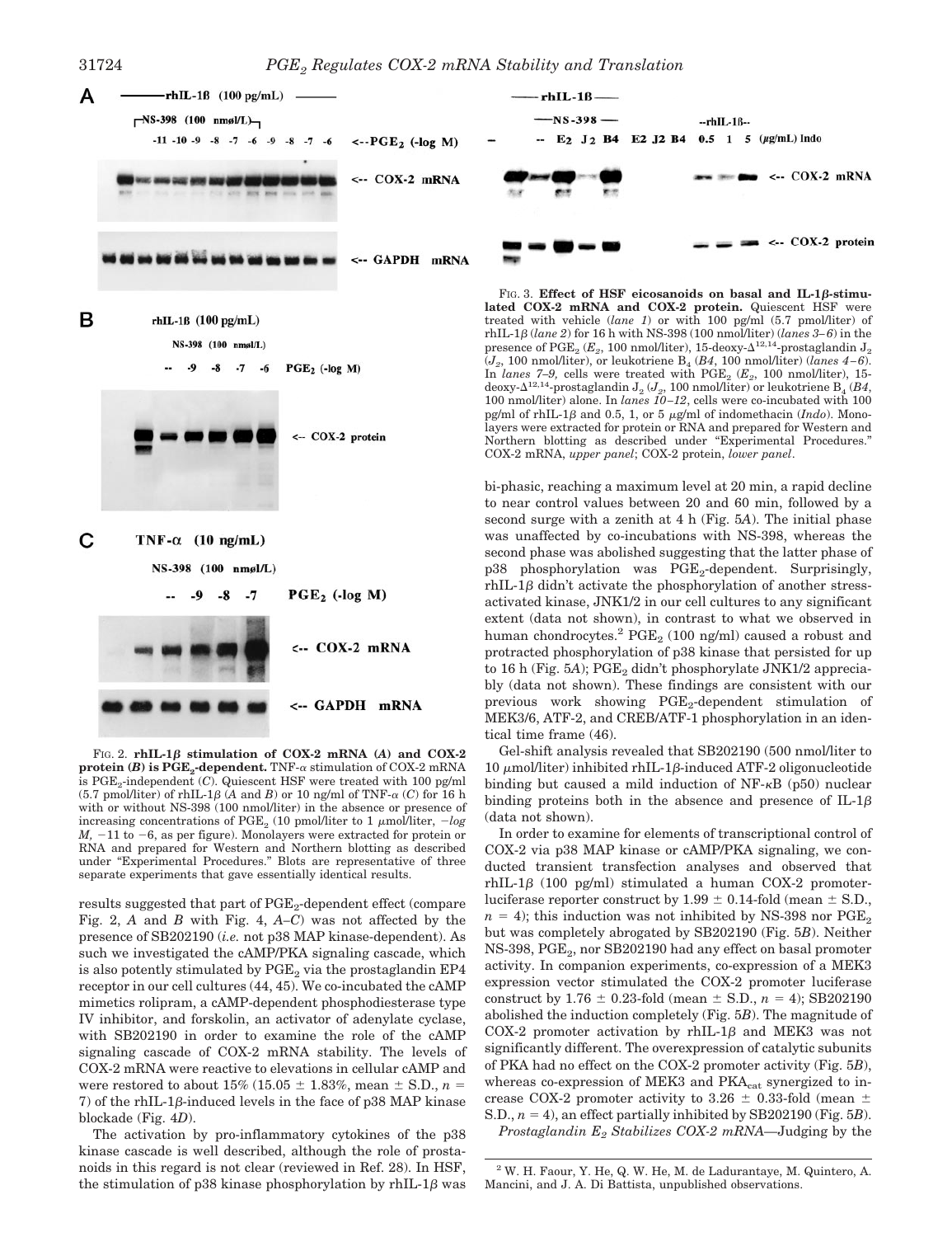

FIG. 4. **Effect of protein kinase inhibitors on rhIL-1** $\beta$  stimulation of COX-2 mRNA (*A*) and COX-2 protein (*B*). Possible mediation by p38 MAP kinase and protein kinase A (*C* and *D*). Quiescent HSF were treated with vehicle (*c, lane 1*) or with 100 pg/ml (5.7 pmol/liter) of rhIL-1 $\beta$ (*lane 2*) for 16 h in the presence of either PD98059 (PD, 50  $\mu$ mol/liter), a MEK1/2 inhibitor, SB202190 (*SB*, 10  $\mu$ mol/liter), a p38 MAP kinase inhibitor, or KT-5720 ( $\hat{K}T$ , 2  $\mu$ mol/liter), a PKA inhibitor, NS-398 (*NS*, 100 nmol/liter), or Bay-11–7082 ( $BY$ , 5  $\mu$ mol/liter), an IKK inhibitor. Monolayers were extracted for protein or RNA; 5 µg of total RNA were analyzed for COX-2 mRNA and GAPDH mRNA by Northern hybridization using specific DIG-labeled cDNA probes, whereas 50 µg of protein were analyzed for COX-2 protein by Western blotting using a specific polyclonal anti-COX-2 antiserum as described under "Experimental Procedures." C and D, cells were incubated with rhIL-1B in presence of SB202190 in the absence or presence of increasing concentrations of PGE<sub>2</sub> ( $E_2$ , 0.01–1  $\mu$ mol/liter) or the cAMP mimetics forskolin (20–60  $\mu$ mol/liter) + rolipram (100  $\mu$ mol/liter) as per the figure. Northern analysis was performed as described above. *C*, \**p* < 0.01; *D*, \*\**p* < 0.04, Student's *t* test.

accumulated data (see above), it is unlikely that  $PGE<sub>2</sub>$  modifies COX-2 expression in HSF at the transcriptional level. As such we examined post-transcriptional mechanisms involving

C

COX-2/GAPDH OD

strictly message stabilization and/or protein translation. As a first approach we employed classical techniques involving measuring COX-2 mRNA in transcriptionally arrested cells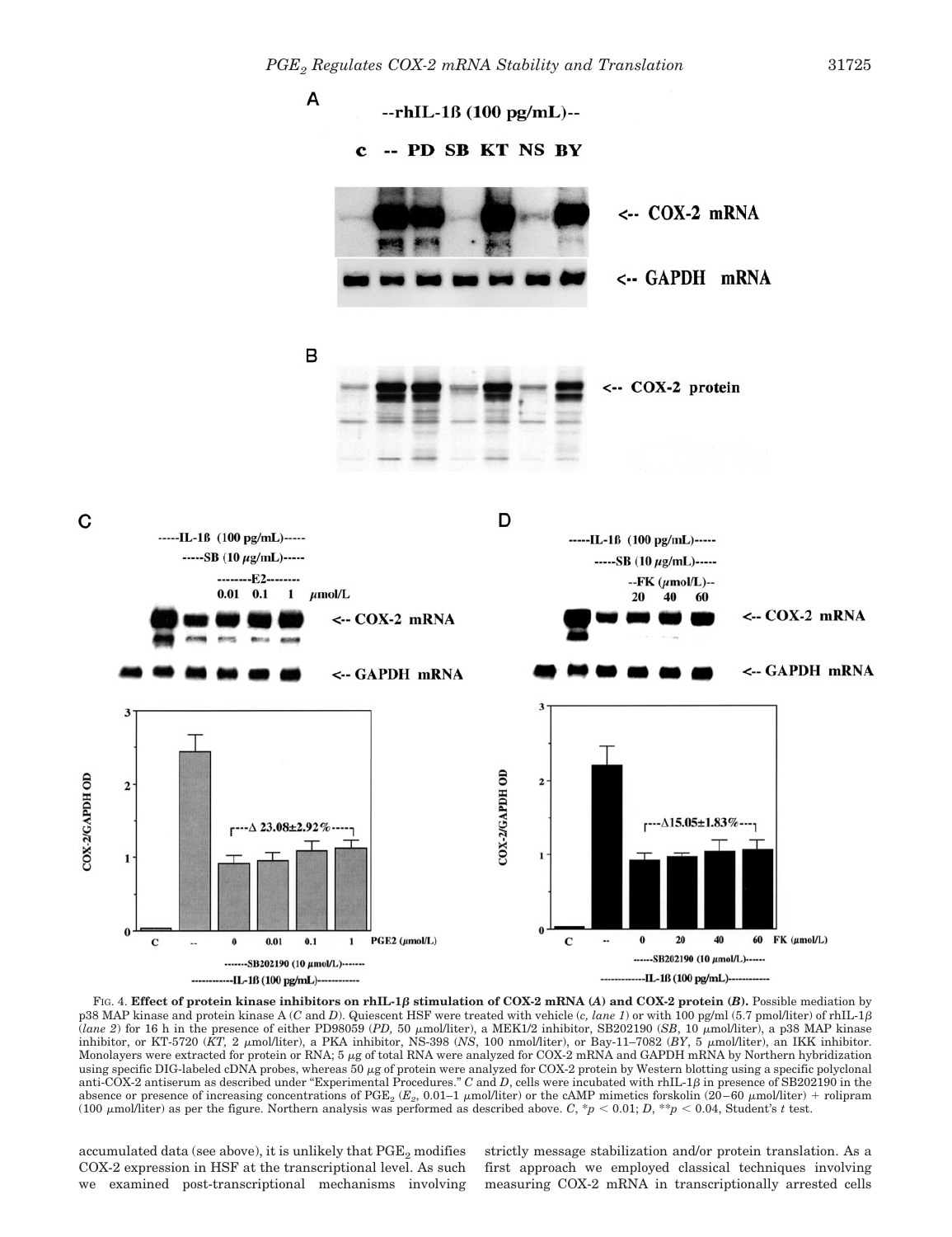

phosphorylation (Thr-80/Tyr-82) by  $\mathrm{rhIL}\text{-}1\beta$  and  $\mathrm{PGE}_2$ . Quiescent HSF treated for varying times  $(0-16 \text{ h}, 16C = 16 \text{ h})$ control) with 100 pg/ml (5.7 pmol/liter) of  $r$ hIL-1 $\beta$  (*top panel*), rhIL-1 $\beta$  + NS-398 (100 nmol/liter) (*middle panel*), or PGE<sub>2</sub> (100) nmol/liter) (*lower panel*). Monolayers were extracted for protein, and 50  $\mu$ g were analyzed for total and phospho-p38 MAP kinase by Western blotting using a specific rabbit polyclonal antisera as described under "Experimental Procedures." *B,* transcriptional activation of the COX-2 promoter by  $IL-1\beta$  and the role of p38 MAP kinase. Cells were plated at 40% confluence in DMEM supplemented with 10% heat-inactivated FCS, 100 units/ml penicillin, and 100  $\mu$ g/ml streptomycin. Two  $\mu$ g of the COX-2 promoter-luciferase construct, in the presence or absence of 50 ng each of pFCMEK3, pCMV, or pFCPKA<sub>cat</sub>, or  $pFCMEK3 + pFCPKA<sub>cat</sub>$  and 0.5  $\mu$ g of  $pCMV$ - $\beta$ -galactosidase were transfected for 6 h using LipofectAMINE 2000 according to the manufacturer's instructions. Following a change in medium containing 1% FCS (2 h), transfected cells were incubated for 6 h with biological effectors rhIL- $1\beta$  (5.7) pmol/liter), NS-398 (100 nmol/liter), SB202190 (10  $\mu$ mol/liter), and PGE<sub>2</sub> (100 nmol/liter) as per the figure. Cells were lysed, and the luciferase activity,  $\beta$ -galactosidase activity, and protein content were determined as described under "Experimental Procedures."  $*$ ,  $p$  < 0.005 *versus*  $control; +, p < 0.01 \text{ versus IL-1}\beta; ++, p <$  $0.01$  *versus* pFCMEK3;  $p < 0.05$  *versus* pFCMEK3 + pFCPKA $_{\rm cat}$  (mean  $\pm$  S.D.,  $n = 8$  determinations in duplicate).

FIG. 5. *A,* time course of p38 MAP kinase

(actinomycin D) in the absence or presence of  $PGE_2$ . When  $HSF$ were activated with  $rhIL-1\beta$  for 3-4 h (steady state) followed by washout and a fresh change of medium, the elevated levels of COX-2 mRNA declined rapidly  $(t_{1/2} = 0.85 \text{ h}, n = 4 \text{ determin-}$ nations) such that within 2 h the levels were similar to control, unstimulated cells (Fig. 6, *A* and *B*). The inclusion/exclusion of actinomycin D  $(1 \mu g/ml)$  had no effect on the rate of COX-2 mRNA decay in these experiments (data not shown). However, if  $PGE_2$  (1  $\mu$ g/ml) was added to fresh medium (in the presence of actinomycin D) COX-2 mRNA levels remained elevated for up to 16 h ( $t_{1/2}$  = 13.02 h,  $n = 4$  determinations) and declined thereafter (Fig. 6, *A* and *B*). The addition of a monoclonal anti-PGE<sub>2</sub> antibody, but not a monoclonal anti-LTB<sub>4</sub> antibody (control), abolished the stabilizing effect suggesting the exogenously added PGE<sub>2</sub> alone was responsible for stabilizing COX-2 mRNA. Although we showed that long term phospho-

rylation of p38 kinase by IL-1 $\beta$  was PGE<sub>2</sub>-dependent (see Fig. 5*A*), it was necessary to establish whether COX-2 mRNA stabilization by  $PGE_2$  was also a p38 kinase-mediated process. Indeed, SB202190 reduced considerably the stabilization of COX-2 mRNA by  $PGE_2$  (Fig. 6, *C* and *D*), whereas the PKA inhibitor KT-5720 was somewhat effective in this regard  $(14.21 \pm 3.39\%, n = 4)$ .

As we have shown (45), HSF express trace quantities of EP3 receptors (isotype I) that mediate either calcium fluxes or decreases in cellular levels of cAMP. The predominant EP4 receptor is associated with increases in cellular cAMP levels (44–46) and is coupled to MAP kinase cascades by Rap1/B-Raf activation (reviewed in Ref. 47). Butaprost (EP2 P3 agonist) and sulprostone (EP1 EP3 agonist) (data not shown) had little stabilizing effect on COX-2 mRNA up to 10  $\mu$ mol/liter (Fig. 6*E*, compare PGE<sub>2</sub> *versus* butaprost).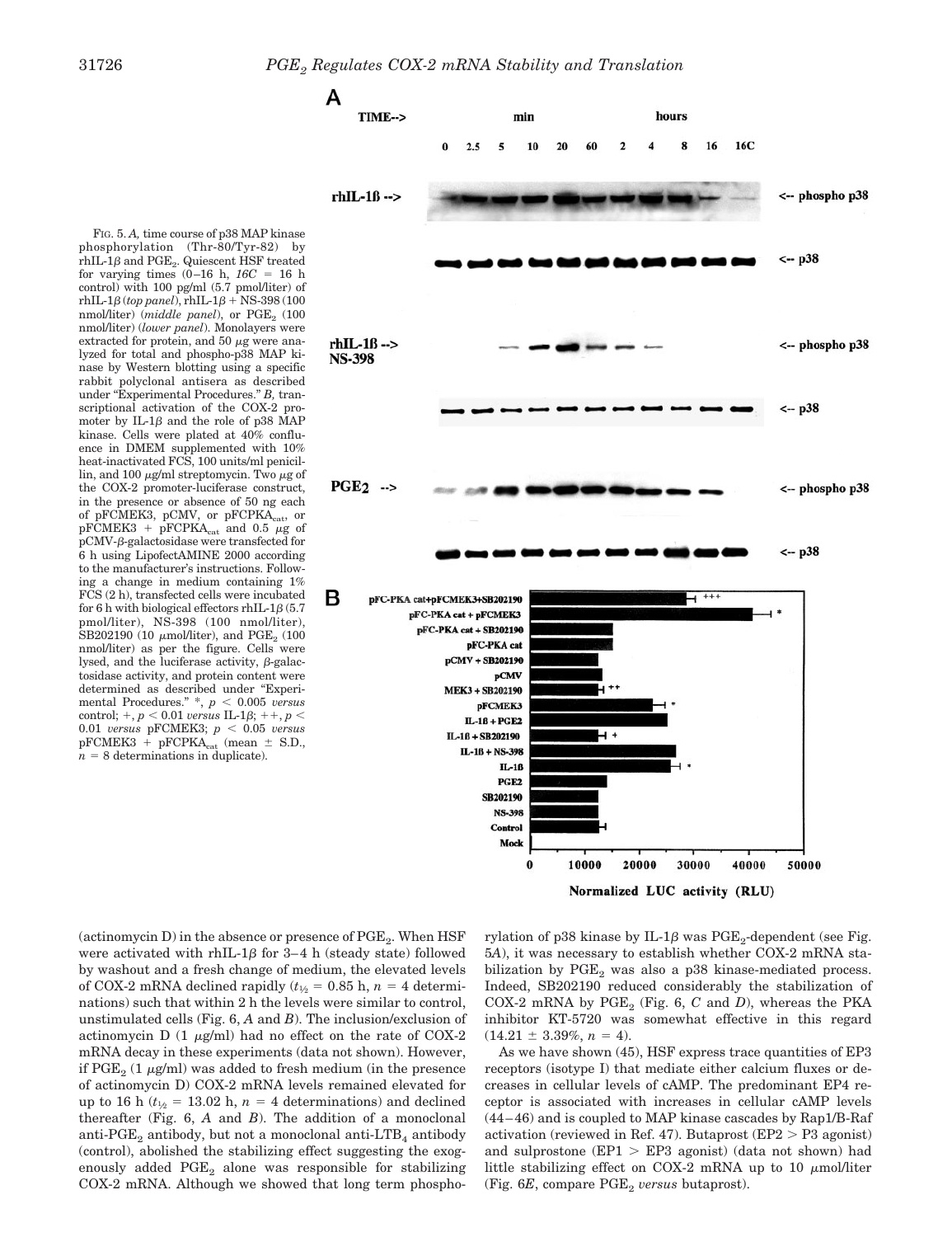

FIG. 6. PGE<sub>2</sub>-dependent stabilization of COX-2 mRNA is medi**ated by p38 MAP kinase and protein kinase A.** Quiescent HSFs were treated with vehicle (*c*) or with 100 pg/ml (5.7 pmol/liter) of  $\text{rhIL-1}\beta$  (*I*) for 4 h (steady state) after which time cells were washed out ( $wo$ ) and treated with actinomycin D (1  $\mu$ g/ml) for 30 min, and then

As mentioned earlier, the COX-2 mRNA has multiple copies of the Shaw-Kamen AU-rich sequences that are believed to influence message stability. Recent studies (36, 41) have provided evidence that the AU-rich elements (6) in the first 116 bp of the 3-UTR may mediate COX-2 mRNA instability. Furthermore, specific cytoplasmic AU-binding proteins were identified that may initiate message degradation (36, 41). To determine whether PGE<sub>2</sub>/p38 MAP kinase-dependent mRNA stabilization is manifested through the 3-UTR and AU-rich sequences, we transfected HSF with cytomegalovirus-driven chimeric expression constructs containing luciferase cDNA (reporter) fused to the COX-2- 3'-UTR (Luc + 3'-UTR), AU-rich region (Luc + ARE), or complete removal of the  $3'$ -UTR region (Luc  $\Delta 3' \mathrm{UTR}$ ) (kindly provided by Dr Stephen Prescott, University of Utah). By using an identical experimental design as in Fig. 6*A*, we observed that rhIL-1 $\beta$  stimulated luciferase mRNA after 4 h stimulation by more than 3-fold using  $Luc + 3'$ -UTR constructs (Fig. 7*A, top*, representative RT-PCR; *lower panel*, densitometric analysis of five determinations). Removal of the rhIL-1 $\beta$ stimulus for 2 h under washout conditions resulted in a substantial (apparently rapid) decrease in luciferase mRNA. The addition of  $\mathrm{PGE}_2$  reversed the dramatic fall in luciferase mRNA levels, an effect largely reversed by the co-addition of the p38 kinase inhibitor SB202190. As expected, HSF transfected with constructs devoid of COX-2 3-UTR were unresponsive to our treatment protocols, whereas the inclusion of the AU-rich region of COX-2 3-UTR resulted in more modest effects on luciferase mRNA expression. No major mRNA decay was observed in the latter experiments for an additional 4 h, whereas the presence of the entire 3-UTR region resulted in complete disappearance of Luc mRNA under our experimental conditions (data not shown). In addition, when we treated cells transfected with the Luc  $+3'$ -UTR construct followed by treatments with IL-1 $\beta$  in the absence or presence of NS-398, with or without  $\mathrm{PGE}_2$ , rhIL-1 $\beta$  substantially augmented luciferase mRNA after 16 h of stimulation. The stimulation was abrogated by the addition of NS-398 to a substantial degree; the latter inhibitory effect was entirely reversed by further additions of  $PGE_2$  (Fig. 7*B*).

*PGE2 Mitigates the Inhibition of Protein Translation by 3- UTR Region of COX-2 mRNA—*There is now good evidence that the AU-rich elements of certain cytokines and COX-2 mRNA inhibit translation (41, 48–50). By using the same chimeric constructs transiently transfected in our primary cultures of HSF as described above, we found dramatically increased luciferase activity (protein) when the 3-UTR was removed (Luc  $\Delta 3' \mathrm{UTR~COX\text{-}2}$ ) as compared with  $\mathrm{Luc} + 3' \text{-} \mathrm{UTR~or~} \mathrm{Luc} + \mathrm{ARE}$ (Fig. 7*C*). The entire 3-UTR COX-2 region mediated the most robust inhibition of translation with the AU-rich region (proximal 116 bp) displaying intermediate inhibitory activity in this regard (Fig. 7*C*). In order to assess whether translational mechanisms are implicated in the induction of COX-2 protein

fresh medium was added containing either vehicle  $(wo)$  or  $PGE_2$  ( $E_2$ , 100 nmol/liter). After an additional 2, 4, 8, or 16 h of incubation, monolayers were extracted for RNA at each time point, and  $5 \mu$ g of total RNA were analyzed for COX-2 mRNA and GAPDH mRNA by Northern hybridization using specific DIG-labeled cDNA probes (*A*). *B,* densitometric analysis of COX-2 mRNA decay in the presence or absence of  $PGE_2$  ( $n = 4$  determinations). *C–E*, cells were treated with vehicle (*c*) or with 100 pg/ml  $(5.7 \text{ pmol/liter})$  of rhIL-1 $\beta$  (*I*) for 4 h, washed out  $(wo)$ , treated with actinomycin D  $(1 \mu g/ml)$  for 30 min, and then fresh medium was added containing either vehicle ( $wo$ ) or  $PGE_2$  ( $E_2$ , 100 nmol/ liter) alone or in the presence of increasing amounts of a monoclonal anti-PGE<sub>2</sub> antibody or, as a control, a monoclonal anti-LTB<sub>4</sub> antibody  $(C)$ , SB202190 (*SB*, 10  $\mu$ mol/liter) or KT-5720 (*KT*, 2  $\mu$ mol/liter) (*D*), or increasing concentrations of  $PGE_2$  ( $E_2$ , 0.01–1  $\mu$ mol/liter) or butaprost  $(BU, 0.1-10 \text{ mmol/liter})$   $(E)$  for 4 more hours.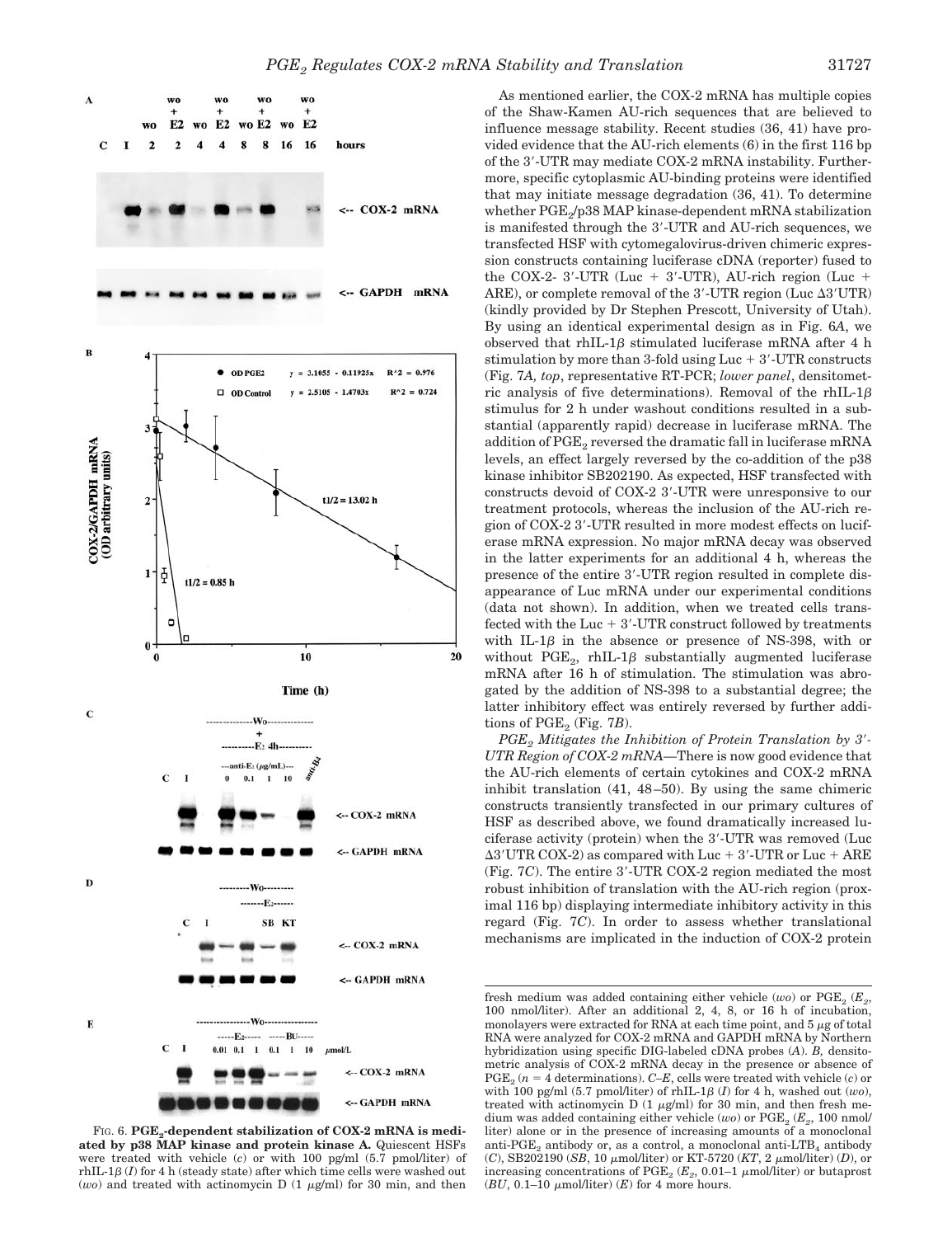

FIG. 7. **PGE2-dependent stabilization of COX-2 mRNA and increased translation is mediated by the proximal (AU-rich) and distal portion of COX-2 3-UTR.** Cells were plated at 40% confluence in DMEM supplemented with 10% heat-inactivated FCS, 100 units/ml penicillin, and 100  $\mu$ g/ml streptomycin. Two  $\mu$ g of LUC-3'-UTR, LUC-+ARE, or LUC- $\Delta$ 3'-UTR and 0.5  $\mu$ g of pCMV- $\beta$ -galactosidase were transfected for 6 h using FuGene  $6^{TM}$  according to the manufacturer's instructions. Following a change in medium containing  $1\%$  FCS (2 h), transfected cells were treated with vehicle (control) or with 100 pg/ml (5.7 pmol/liter) of rhIL-1 $\beta$  for 4 h, washed out (*wo*), treated with actinomycin D (1  $\mu$ g/ml) for 30 min, and then fresh medium was added containing either vehicle (*wo*) or PGE<sub>2</sub> (*E<sub>2</sub>*, 100 nmol/liter) alone or in the presence of SB202190 (*SB*, 10 mol/liter) for an additional2h(*A*). Monolayers were scraped into phosphate-buffered saline, divided into 2 portions, centrifuged, and extracted for protein to determine β-galactosidase activity or extracted for RNA, and 1  $\mu$ g of total RNA was analyzed for luciferase mRNA and GAPDH mRNA by RT-PCR as described under "Experimental Procedures." A representative RT-PCR gel is shown along with statistical analysis of densitometric data ( $n=5$ ). #,  $p < 0.02$  versus control LUC-A3'-UTR; \*,  $p < 0.0005$  versus control LUC-3'-UTR; \*\*,  $p < 0.0001$  versus rhIL-1 $\beta$  LUC-3'-UTR; +,  $p < 0.0002$  *versus* rhIL-1 $\beta$  + Wo (2 h) LUC-3′-UTR; ++,  $p < 0.001$  *versus* rhIL-1 $\beta$  + PGE<sub>2</sub> (2 h) LUC-3′-UTR. *B*, cells were incubated for 16 h with  $\mathrm{rhL}\text{-}1\beta$  (100 pg/ml),  $\mathrm{rhL}\text{-}1\beta+\mathrm{NS}\text{-}398$  (100 nmol/liter), or  $\mathrm{rhL}\text{-}1\beta+\mathrm{NS}\text{-}398+$  PGE<sub>2</sub> (100 nmol/liter). Monolayers were extracted for RNA, and 1 μg of total RNA was analyzed for luciferase mRNA and GAPDH mRNA by RT-PCR. *C* and *D*, 2 μg of LUC-3'-UTR, LUC-+ARE, or LUC-Δ3'-UTR and 0.5  $\mu$ g of pCMV- $\beta$ -galactosidase were transfected for 6 h using FuGene 6<sup>TM</sup> followed by a change in medium containing 1% FCS (2 h). Cells were then analyzed for luciferase activity (C) or incubated for 16 h with biological effectors rhIL-1 $\beta$  (100 pg/ml), rhIL-1 $\beta$  + NS-398 (100 nmol/liter), or rhIL-1 $\beta$  + NS-398+ PGE<sub>2</sub> (100 nmol/liter) as per the figure (*D*). Cells were lysed and the luciferase activity,  $\beta$ -galactosidase activity, and protein content were determined as described under "Experimental Procedures."  $n = 3$  determinations;  $*$ ,  $p < 0.01$  *versus* LUC- $\Delta 3'$ -UTR;  $^{**}$ ,  $p < 0.001$  $v$ ersus LUC-A3′-UTR; +,  $p < 0.03$  versus control; ++,  $p < 0.001$  versus control; #,  $p < 0.01$  versus rhIL-1 $\beta$ ; ##,  $p < 0.001$  versus rhIL-1 $\beta$ ; &,  $p <$  $0.001$  *versus* rhIL-1 $\beta$  + NS-398; &&,  $p < 0.001$  *versus* rhIL-1 $\beta$  + NS-398.

synthesis by IL-1 $\beta$  and whether the effect may be PGE<sub>2</sub>-dependent, we transfected HSF with the chimeric constructs and treated the cells with IL-1 $\beta$  in the absence or presence of  $NS-398$  with or without  $PGE_2$ . Indeed rhIL-1 $\beta$  substantially increased luciferase activity (protein synthesis) after 16 h of stimulation, and the effect proved to be almost entirely  $PGE_2$ dependent (compare data,  $rhIL-1\beta + NS-398$  versus  $rhIL-1\beta + NS-398$  $1\beta + NS - 398 + PGE_2$ , Fig. 7*D*). Interestingly, the AU-rich region of COX-2 mRNA appeared to play a modest role in the  $PGE_2$ dependent increase in protein synthesis with the distal AUUUA sequences being apparently more important in this regard (Fig. 7*D*).

#### DISCUSSION

Normally not expressed, the elevated levels of COX-2 mRNA, COX-2 protein, and  $PGE_2$  release observed in OA/RA-affected synovial membranes have been associated etiologically with the disease process (17, 18). Thus understanding the mechanisms responsible for aberrant COX-2 expression is of considerable clinical concern. It now seems clear from published evidence and the present study that the *COX-2* gene is regulated through both  $5'$  (transcriptional) and  $3'$  (post-transcriptional) regulatory elements following  $IL-1\beta$  signal activation in both normal (this study) and transformed cell phenotypes. We believe that the levels of IL-1 $\beta$ -induced COX-2 mRNA are the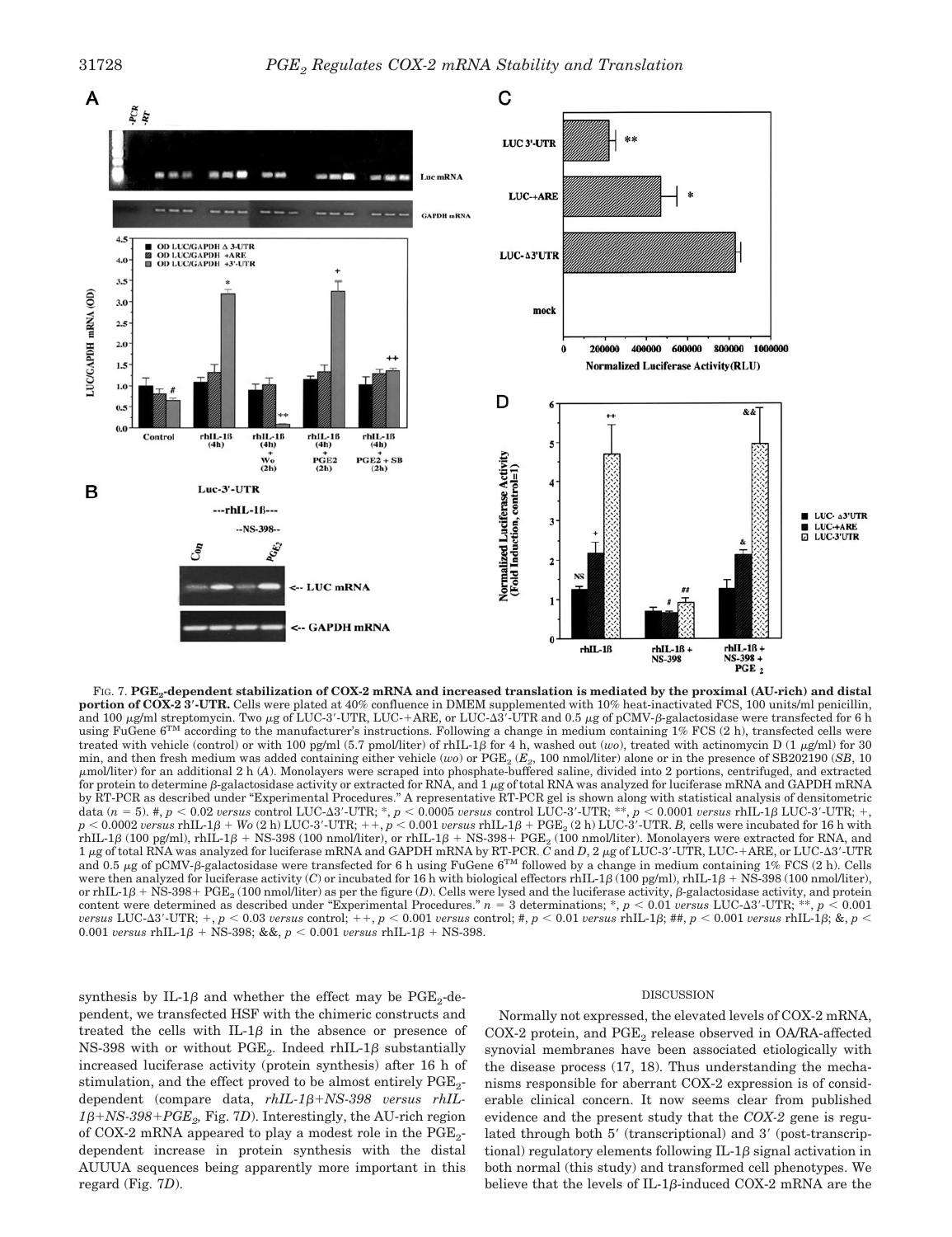result of a more minor element of transcriptional control supported by robust post-transcriptional regulation (*i.e.* message stability and/or translational control). The COX-2 protein levels always mirrored precisely COX-2 mRNA in our studies, suggesting precise coordination between message expression and translation. Our data confirm previous work (14, 35, 36) implicating the p38 MAPK cascade as critical to the magnitude and duration of cellular COX-2 mRNA. We now add, however, that the COX-2 product,  $PGE_2$ , is largely responsible for this activation of p38 MAPK cascade resulting in the stabilization of COX-2 mRNA and increased COX-2 protein synthesis. In this regard, the exact contribution of the cAMP/PKA pathway (see "Results") will require further investigation but is likely to be another example of signaling redundancy (51). In this connection, our COX-2 promoter experiments seem to suggest that p38 MAP kinase and the cAMP/PKA synergize to activate transcription so that expression of the *COX-2* gene may be controlled transcriptionally and post-transcriptionally by the latter two signaling pathways. The data are also consistent with a positive feedback loop involving released  $PGE_2$  binding to the prostaglandin EP4 receptor in our cell cultures. Therefore, considering the impressive amounts of  $PGE_2$  released by human OA/RA synovial membranes (in explant cultures (52)), it is conceivable that the *COX-2* gene expression levels are sustained in this cyclic, positive-feedback loop.

There are contrary reports (53, 54) of  $\mathrm{PGE}_2$  inhibiting IL-1 $\beta$ induced COX-2 expression in human umbilical vein endothelial cells presumably through a negative feedback loop. The design of the latter studies was different to the extent that high concentrations of exogenous PGE<sub>2</sub> were added in co-incubation with IL-1 $\beta$  and, in some cases, in the absence of any inhibition of endogenous prostanoid production (*e.g.* by NS-398). One explanation could be that added  $\mathrm{PGE}_2$  inhibits IL-1 $\beta$ -induced  $NF-<sub>K</sub>B$ -driven transactivation of the COX-2 promoter by interacting with  $I<sub>\kappa</sub>B$  kinase, although this may require metabolism of  $PGE<sub>2</sub>$  to cyclopentenone derivatives by human umbilical vein endothelial cells (55). It is curious that IL-1 $\beta$ -induced  $\mathrm{PGE}_2$ release occurs in tandem with increases with COX-2 mRNA and protein, whereas exogenously added  $PGE<sub>2</sub>$  reverses the up-regulation. Compared with HSF, human umbilical vein endothelial cells release much less  $PGE_2$  and thus COX-2 expression could not depend on  $PGE_2$  accumulation (54). The phenomenon may be particular to endothelial cells since we have observed only PGE<sub>2</sub>-dependent positive feedback in human macrophages, chondrocytes, and skin fibroblasts.2

The present data are consistent with a more minor element of transcriptional regulation of the  $COX-2$  gene by IL-1 $\beta$ through the p38 kinase pathway occurring within the 1st hour or so. By using nuclear run-on assays, however, others have shown (56, 57) 5–15-fold increases in COX-2 transcriptional rates following IL-1 $\beta$  stimulation which would better reflect steady-state mRNA levels normally observed. We were able to measure only a 2-fold increase in human COX-2 promoter  $(-1840)$  bp) activity after IL-1 $\beta$  stimulation of transiently transfected HSF; addition of NS-398, PGE<sub>2</sub>, or 15-deoxy- $\Delta^{12,14}$ prostaglandin  $J_2$  had no effect, although SB202190 was capable of reversing promoter induction. Furthermore, MEK3 overexpression induced human COX-2 promoter activity to levels similar those induced by  $rhIL-1\beta$ , and this was also quite sensitive to SB202190. The p38 MAP kinase pathway synergized with the cAMP/PKA cascade to elicit transcriptional activation. Saklatvala and co-workers (58) observed, using nuclear run-on technology and HeLa cells, that  $IL-1\beta$  induced a 2-fold increase in transcription of the *COX-2* gene and that the effect was refractory to inhibitors of p38 kinase. Since PGE<sub>2</sub> incubated alone doesn't stimulate transcription of the *COX-2*

gene, the massive increase and persistence of COX-2 mRNA is most likely due, in large part, to post-transcriptional regulation. Nevertheless, even considering the strong evidence for COX-2 mRNA stabilization, one must include some transcriptional control since both NS-398 and SB202190 inhibit 80–  $90\%$ , not  $100\%$ , of IL-1 $\beta$ -induced COX-2 mRNA. Although  $PGE<sub>2</sub>$  stabilized COX-2 mRNA for up to 16 h in transcriptionally arrested cells, 24 h COX-2 mRNA levels in the presence of  $PGE<sub>2</sub>$  were no different from controls. We attribute this to rapid  $PGE_2$  metabolism (59, 60), an effect that would not be as critical with cells constantly releasing  $PGE<sub>2</sub>$  as in the presence of IL-1 $\beta$  for 0-48 h (see Fig. 1).

There is some circumstantial evidence suggesting that NF- $\kappa$ B mediates a transcriptional induction of the *COX-2* gene by IL-1 in human RA synovial fibroblasts (25). These latter studies, however, were not designed to address the mechanisms controlling steady-state COX-2 mRNA levels and were focused on the notion of  $NF-\kappa B$ -dependent promoter-based regulation. However, no data were reported to show a direct activation of the COX-2 reporter by  $NF-\kappa B$  via its cognate response element(s). Evidence of this nature has been demonstrated in osteoblasts and vascular endothelial cells, as mentioned earlier  $(26, 27)$ . Nevertheless, it could be argued that the NF- $\kappa$ B cascade acts as a "priming" mechanism in our cell cultures to initiate transcription of the gene, while the  $PGE_2$ -dependent p38 kinase signaling pathway stabilizes, augments, and maintains the levels of COX-2 mRNA found in cells after an IL-1 $\beta$ signal. The results with TNF- $\alpha$  may be instructive in this regard. Consider that the TNF- $\alpha$ -induced response, in terms of  $COX-2$  mRNA/protein and  $PGE_2$  release, amounts to about 2.5–5% of the cellular response normally induced by IL-1 $\beta^2$ ; it is not suppressed by co-incubations in the presence of NS-398, and further additions of  $PGE_2$  potentiate the effect to the extent that the steady-state levels of COX-2 mRNA become indistinguishable from those generated by  $IL-1\beta$ . In HSF, TNF- $\alpha$  is an extremely potent activator of the NF- $\kappa$ B cascade (25, 43) while having little or no discernible effect on p38 kinase. Redress to chemical blockade of IKK yielded equivocal results and suppressed only a fraction of IL-1 $\beta$ -induced COX-2 mRNA expression; the latter portion was not  $PGE_2$ -reversible.<sup>2</sup> We chose to interpret these experiments with due caution as Bay-11-7082 (IKK inhibitor) at high concentrations (2-fold  $EC_{50}$ ) is cytotoxic as are other NF- $\kappa$ B inhibitors especially those that block proteosomal activity. This observation is perhaps not surprising given that inhibition of IKK in primary and transformed cell lines causes apoptosis (61, 62). Using stable transfectants of HSF harboring either a wild type  $I_{\kappa}B_{\alpha}$  expression construct or a non-phosphorylatable  $I_{\kappa}B_{\alpha}$  mutant expression construct has not helped to resolve the transcriptional issue since there was no blockade of induced COX-2 expression by IL-1 $\beta$  or TNF- $\alpha$ <sup>2</sup> suggesting purely post-transcriptional p38dependent mechanisms. In a recent publication (43), we showed that the T-helper cell (Th2)-derived cytokines IL-4 and IL-10 inhibit, virtually to 100%,  $TNF-\alpha/IL-1\beta$ -stimulated  $cPLA_2$  protein, COX-2 mRNA, COX-2 protein; and  $PGE_2$  release; tandem experiments reveal that the cytokines have no effect on TNF- $\alpha$ /IL-1 $\beta$ -induced NF- $\kappa$ B as judged by gel-shift analysis. However, in the same study,  $\text{TNF-}\alpha/\text{IL-1}\beta\text{-induced}$ c/EBP activation was potently reversed by IL-4; the critical role of c/EBP in COX-2 promoter activation has been described previously (26, 27).

Recently it was shown (33) that the strength and duration of COX-2 mRNA expression following IL-1 $\beta$  activation of HeLa cells could be traced to the posttranscriptional regulatory phase in which a short (123-nucleotide) fragment of the COX-2 3-UTR was shown to be essential and sufficient for the regu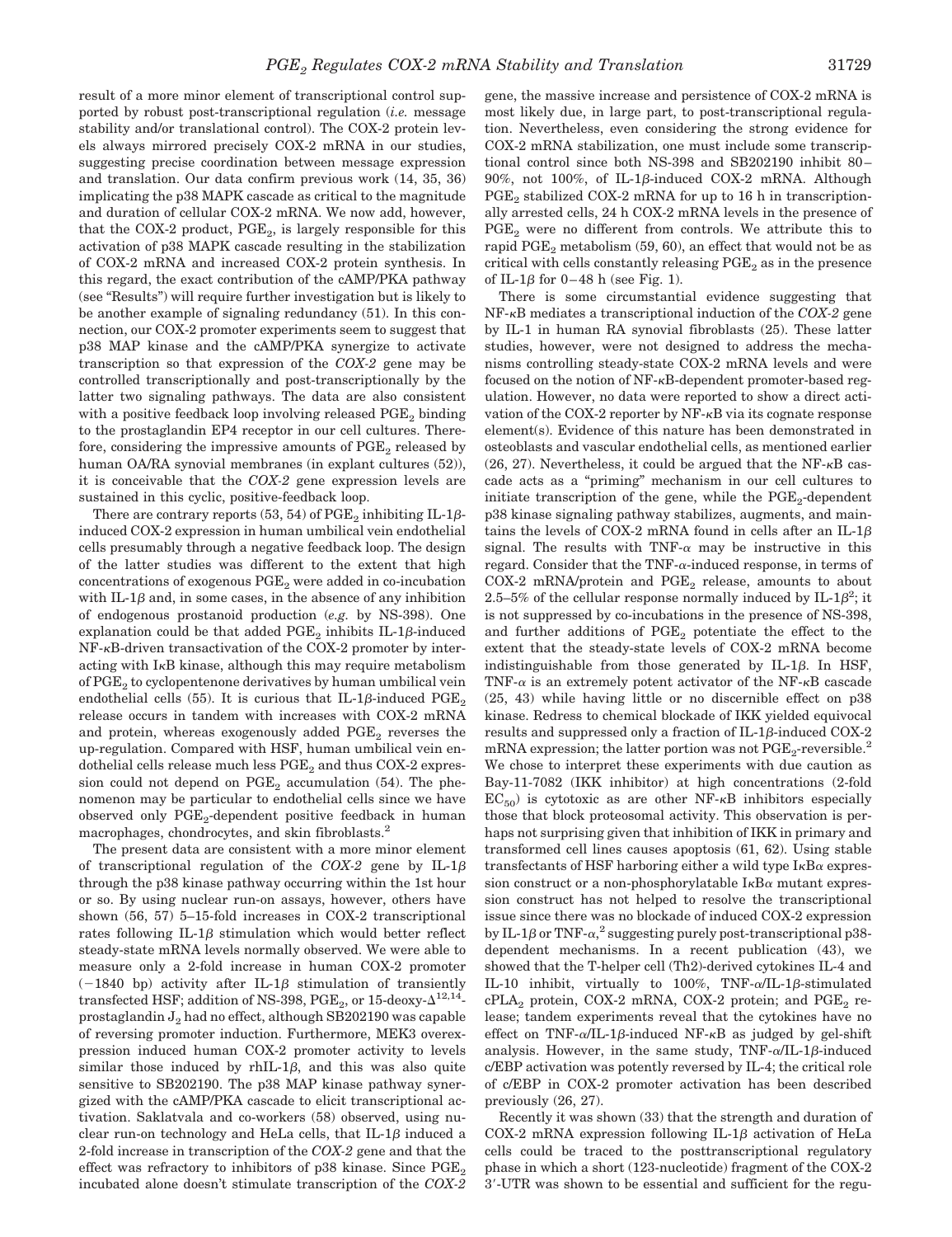lation of mRNA stability by a p38/MAPKAPK-2/hsp 27 cascade. The latter nucleotide sequence interacted with a protein identified as an AU-rich-element/poly(U) binding factor I (36). The authors used posttranscriptional reporter constructs in which 3-UTR fragments of COX-2 were cloned into a rabbit  $\beta$ -globin reporter plasmid under the control of a tetracycline operator sequence. Dominant-negative mutants of MAP-KAPK-2 and SB203580, a p38 inhibitor with properties similar to SB202190, blocked the MKK3/6 expression vector stabilization of the  $\beta$ -globin mRNA. Others (41, 63, 64) have used transient or stable transfections in immortalized cell lines using luciferase reporters with COX-2 3-UTR fragments cloned downstream. Both stable and transient approaches came to the same conclusions about the importance of the AU-rich sequences in the 3-UTR as targets for cytoplasmic/microsomal binding proteins that act to destabilize mRNA. However, the notion that mRNA stability was coupled to translational efficacy was presented, and it was argued that in fact AU sequence arrays regulate translation through a complex, yet-to-be-described interaction of AU-binding proteins and translational initiation factors. This notion is on solid ground based on data with AU-rich sequences from cytokine mRNAs (48, 49).

Our work suggests that the COX-2 3-UTR inhibits protein (reporter) translation and promotes rapid mRNA decay in HSF. The proximal AU-rich region and distal AUUUA sequences contribute more or less equally to the translation inhibitory effect, although the entire 3-UTR was seemingly far more important to mRNA decay than the AU-rich region alone. Regardless, the inhibition of translation and mRNA decay were relieved when the cells are treated with IL-1 $\beta$ ; this was a purely PGE<sub>2</sub>/p38 MAP kinase-dependent effect that reflects quite closely what we observed in our COX-2 mRNA experiments (Fig. 6*A*). In contrast to the previous studies emphasizing AU-rich tract-dependent regulation (33, 36, 41), we find that distal AUUUA sequences were quite reactive to the stabilizing effects of  $PGE_2$  both in terms of mRNA and protein in HSF. Further studies will reveal whether the eicosanoid stimulates proteins that favor COX-mRNA stability (36, 50) and translation or inhibit those that serve to destabilize the message/translation. Whatever the case, it would not be surprising if we find that these proteins differ in quantity and/or composition from those isolated and identified from primate cells in heterologous systems (41) or transformed human cell lines (*e.g.* HeLa, 36).

We thus used cell-permeable pharmacological inhibitors like SB202190 and NS-398 to study COX-2 mRNA stability which always raise concerns about specificity and thus the validity of the data presented here. For example, SB202190 at higher concentrations can inhibit certain isoforms of JNK (65, 66), which could lead to erroneous conclusions about the predominant role of p38 MAP kinase. This proved not to be of concern for us since JNK is not phosphorylated in HSF following rhIL-1 $\beta$  stimulation. The issue of SB202190 inhibiting NF- $\kappa$ B transactivation (65) following IL-1 $\beta$  (or TNF- $\alpha$ ) cellular activation is probably related to cell context since, in our cell cultures, SB202190 actually had a mild stimulatory effect in this regard.

In summary, this study describes a molecular paradigm in which membrane phospholipid-derived metabolites, released immediately following cytokine cellular activation, modulate cytokine-target gene expression in a fundamental way. It remains to be determined the degree to which target genes are modulated, the type of modulation, and if the phenomenon applies to other lipoidal metabolic pathways and/or cellular phenotypes, allowing the development of a unifying hypothesis in this regard.

*Acknowledgments—*We thank Dr. K. Kiansa for excellent cell culture work and Dr. S. Prescott for the human COX-2 promoter construct.

## REFERENCES

- 1. Wu, K. K. (1996) *J. Lab. Clin. Med.* **128,** 242–245
- 2. DuBois, R. N., Abramson, S. B., Crofford, L., Gupta, R. A., Simon, L. S., Van de Putte, L. B., and Lipsky, P. E. (1998) *FASEB J.* **12,** 1063–1073 3. Goetzl, E. J., An, S., and Smith, W. L. (1995) *FASEB J.* **9,** 1051–1058
- 4. Paul Robertson, R. (1995) *Trends Endocrinol. Metab.* **6,** 293–297
- 5. Samuelsson, B., Goldyne, M., Granstrom, E., Hamberg, M., Hammarstrom, S., and Malmsten, C. (1978) *Annu. Rev. Biochem.* **47,** 997–1029
- 6. DeWitt, D. L. (1991) *Biochim. Biophys. Acta* **1083,** 121–134
- 7. Picot, D., Loll, P. J., and Garavito, M. (1994) *Nature* **367,** 243–249 8. Wang, L. H., Hajibeigi, A., Xu, X. M., Loose-Mitchell, D., and Wu, K. K. (1993) *Biochem. Biophys. Res. Commun.* **190,** 406–411
- 9. Hla, T., and Neilson, K. (1992) *Proc. Natl. Acad. Sci. U. S. A.* **89,** 7384–7388 10. O'Banion, M. K., Winn, V. D., and Young, D. A. (1992) *Proc. Natl. Acad. Sci.*
- *U. S. A.* **89,** 4888–4892 11. Appleby, S. B., Ristimäki, A., Neilson, K., Narko, K., and Hla, T. (1994)
- *Biochem. J.* **302,** 723–727 12. Ryseck, R. P., Raynoscheck, C., Macdonald-Bravo, H., Dorfman, K., Mattei,
- M. G., and Bravo, R. (1992) *Cell Growth Differ.* **3,** 443–450
- 13. Newton, R. J., Seybold, J., Kuitert, L. M., Bergmann, M., and Barnes, P. J. (1998) *J. Biol. Chem.* **273,** 32312–32321
- 14. Dean, J. L. E., Brook, M., Clark, A. R., and Saklatvala, J. (1999) *J. Biol. Chem.* **274,** 264–269
- 15. Beelman, C. A., and Parker, R. (1995) *Cell* **81,** 179–183
- 16. Proudfoot, N. (1996) *Cell* **87,** 779–781
- 17. Martel-Pelletier, J., Di Battista, J. A., and Lajeunesse, D. (1999) in *Osteoarthritis: Experimental and Clinical Aspects* (Reginster, J.-Y., Henrotin, Y., Martel-Pelletier, J., and Pelletier, J.-P., eds) pp. 156–187, Springer-Verlag,
- Heidelberg 18. Crofford, L. J., Wilder, R. L., Ristimaki, A. P., Sano, H., Remmers, E. F., Epps H. R., and Hla, T. (1994) *J. Clin. Invest.* **93,** 1095–1101
- 19. Jones, D. A., Carlton, D. P., McIntyre, T. M., Zimmerman, G. A., and Prescott, S. M. (1993) *J. Biol. Chem.* **268,** 9049–9054
- 20. Rock, F. L., Hardiman, J. C., Timans, R., Kasteelin, R., and Bazan, F. J. (1997) *Proc. Natl. Acad. Sci. U. S. A.* **95,** 558–592
- 21. DiDonato, J. A., Hayakawa, M., Rothwarf, D. M., Zandi, E., and Karin, M. (1997) *Nature* **388,** 548–554
- 22. Muzio, M., Ni, J., Feng, P., and Dixit, D. V. (1997) *Science* **278,** 1612–1615 23. Muzio, M., Natoli, G., Saccani, S., Levrero, M., and Mantovani, A. (1998) *J. Exp. Med.* **187,** 2097–2101
- 24. Zhang, F. X., Kirschning, C. J., Mancinellli, R., Xu, X.-P., Jin, Y., Faure, E., Mantovani, A., Rothe, M., Muziom, M., and Arditi, M. (1999) *J. Biol. Chem.* **274,** 7611–7614
- 25. Crofford, L. J., Tan, B., McCarthy, C. J., and Hla, T. (1997) *Arthritis Rheum.* **40,** 226–36
- 26. Schmedtje, J. F., Jr., Ji, Y. S., Liu, W. L., DuBois, R. N., and Runge, M. S. (1997) *J. Biol. Chem.* **272,** 601–608
- 27. Yamamoto, K., Arakawa, T., Ueda, N., and Yamamoto, S. (1995) *J. Biol. Chem.* **270,** 31315–31320
- 28. Herlaar, E., and Brown, Z. (1999) *Mol. Med. Today* **5,** 439–447
- 29. Ichijo, H. (1999) *Oncogene* **18,** 6087–6093
- 30. Tibbles, L. A., and Woodgett, J. R. (1999) *Cell. Mol. Life Sci.* **55,** 1230–1254 31. Tan, Y., Rouse, J., Zhang, A., Cariati, S., Cohen, P., and Comb, M. J. (1996)
- *EMBO J.* **15,** 4629–4642 32. Raingeaud, J., Gupta, S., Rogers, J. S., Dickens, M., Han, J., Ulevitch, R. J.,
- and Davis, R. J. (1995) *J. Biol. Chem.* **270,** 7420–7426 33. Freshney, N. W., Rawlinson, L., Guesdon, F., Jones, E., Cowley, S., Hsuan, J., and Saklatvala, J. (1994) *Cell* **78,** 1039–1049
- 34. Geng, Y., Valbracht, J., and Lotz, M. (1996) *J. Clin. Invest.* **98,** 2425–2430
- 35. Guan, Z., Buckman, S. Y., Pentland, A. P., Templeton, D. J., and Morrison, A. R. (1998) *J. Biol. Chem.* **273,** 12901–12908
- 36. Lasa, M., Maktani, K. R., Finch, A., Brewer, G., Saklatvala, J., and Clark, A. R. (2000) *Mol. Cell. Biol.* **20,** 4265–4274
- 37. Di Battista, J. A., Zhang, M., Martel-Pelletier, J., Fernandes, J. C., Alaaeddine, N., and Pelletier, J. P. (1999) *Arthritis Rheum.* **42,** 157–166
- 38. Alaaeddine, N., Di Battista, J. A., Pelletier, J. P., Cloutier, J. M., Kiansa, K., Dupuis, M., and Martel-Pelletier, J. (1997) *J. Rheumatol.* **24,** 1985–1994
- 39. Fahmi, H., He, Y., Zhang, M., Martel-Pelletier, J., Pelletier, J.-P., and Di Battista, J. A. (2001) *Osteoarthritis Cartilage* **9,** 332–340
- 40. Kutchera, W., Jones, D. A., Matsunami, N., Groden, J., McIntyre, T. M., Zimmerman, G. A., White, R. L., and Prescott, S. M. (1996) *Proc. Natl. Acad. Sci. U. S. A.* **93,** 4816–4820
- 41. Dixon, D. A., Kaplan, C. D., McIntyre, T. M., Zimmerman, G. A., and Prescott, S. M. (2000) *J. Biol. Chem.* **275,** 11750–11757
- 42. Eder, J. (1997) *Trends Pharmacol. Sci.* **18,** 319–322 43. Alaaeddine, N., Di Battista, J. A., Pelletier, J.-P., Kiansa, K., Cloutier, J.-M.,
- and Martel-Pelletier, J. (1999) *Arthritis Rheum.* **42,** 710–718 44. Di Battista, J. A., Dore´, S., Morin, N., and Abribat, T. (1996) *J. Cell. Biochem.* **63,** 320–333
- 45. Morin, N., Kiansa, K., Martel-Pelletier, J., Pelletier, J.-P., and Di Battista, J. A. (1999) *Osteoarthritis Cartilage* **7,** Suppl. A, S21
- 46. Faour, W., He, Y., and Di Battista, J. A. (2000) *Proceedings of the 5th World Congress on Osteoarthritis*, Barcelona, Spain, October 4–6, 2000, p. S10 (Abstr. TH030), W. B. Saunders, London
- 47. Gutkind, J. S. (1998) *Oncogene* **17,** 1331–1342
- 48. Han, J., Brown, T., and Beutler, B. (1990) *J. Exp. Med.* **171,** 465–475
- 49. Kruys, V. I., Wathelet, M. G., and Huez, G. A. (1988) *Gene* (*Amst.*) **72,** 191–211 50. Dean, J. L., Wait, R., Mahtani, K. R., Sully, G., Clark, A. R., and Saklatvala,
- J. (2001) *Mol. Cell. Biol.* **21,** 721–730
- 51. Mestre, J. R., Mackrel, P. J., Rivadeneira, D. E., Stapleton, P. P., Tanabe, T., and Daly, J. M. (2000) *J. Biol. Chem.* **275,** 3977–3982
- 52. He, W., Pelletier, J. P., Martel-Pelletier, J., Di Battista, J. A., (2001) *Arthritis Rheum.*, in press